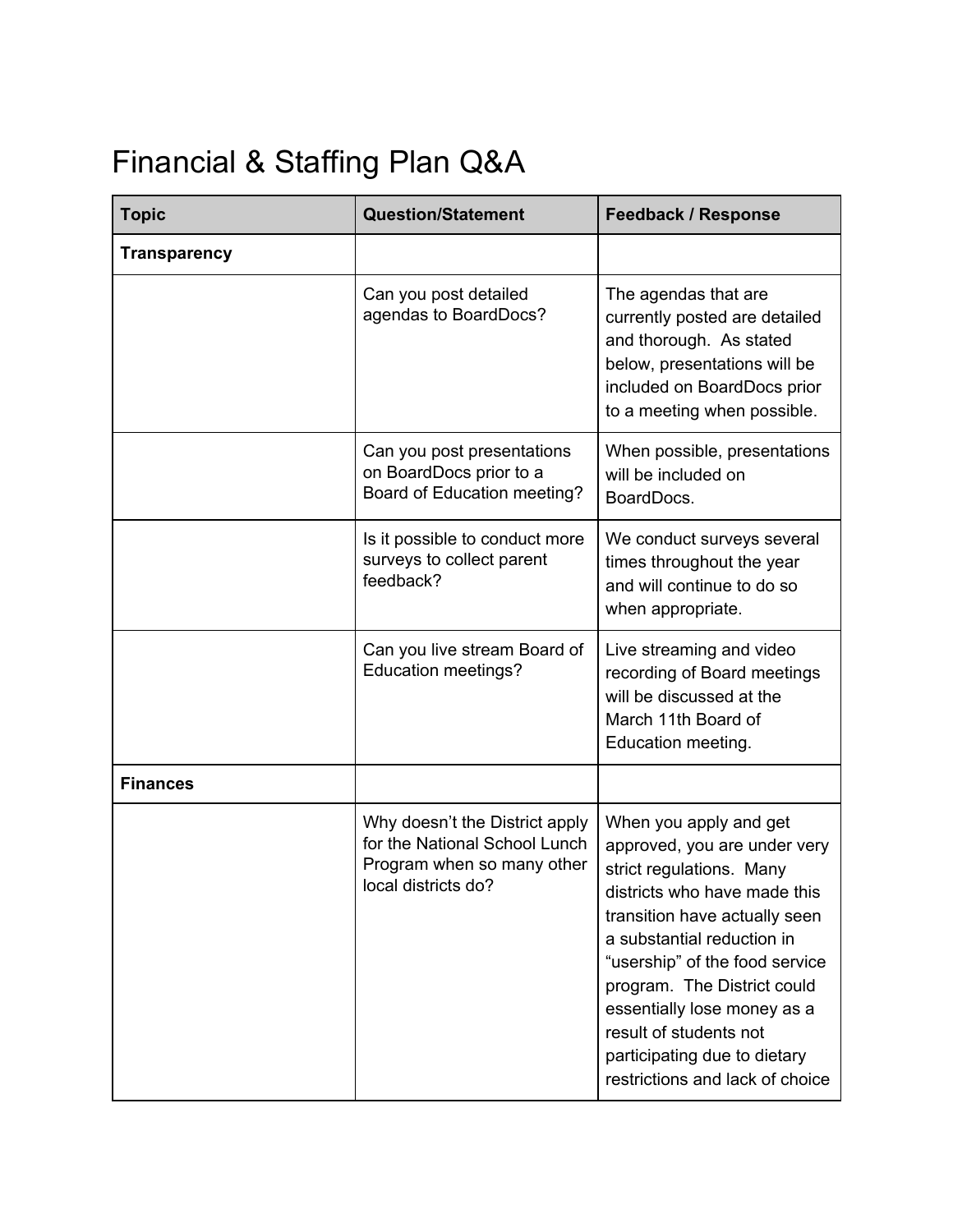|                                                                                                                           | (i.e. a la carte menu items at<br>the junior high level). With<br>regard to applications for free<br>and reduced lunch, we are<br>able to review all<br>applications. Under the<br>NSLP regulations, this would<br>be limited to a random<br>sampling of 3% of applicants.<br>As a result, the overall cost of<br>waivers to families who do<br>not qualify for free or reduced<br>lunch who also receive fee<br>waivers as a result would be<br>offset by taxpayers who are<br>already paying their fair<br>share. |
|---------------------------------------------------------------------------------------------------------------------------|---------------------------------------------------------------------------------------------------------------------------------------------------------------------------------------------------------------------------------------------------------------------------------------------------------------------------------------------------------------------------------------------------------------------------------------------------------------------------------------------------------------------|
| Why did the District add a<br>new Assistant Director of<br>Curriculum position?                                           | This position has been in<br>existence for over 20 years<br>and has been held by at least<br>7 individuals.                                                                                                                                                                                                                                                                                                                                                                                                         |
| Why did the previous Board<br>of Education have \$60 million<br>in reserves and now we are<br>in a \$2.5 million deficit? | The District still holds<br>approximately \$40 million in<br>reserves. Board policy<br>requires a fund balance be<br>maintained of between<br>45-55% of days cash on<br>hand. At the time, the District<br>needed updates to several<br>areas of curriculum,<br>instruction, and facilities, so<br>that money was spent down.<br>The Board of Education at<br>the time did not capture the<br>levy while continuing to<br>spend down funds on<br>programs required by State<br>and/or Federal regulations.          |
| The District loses \$400,000 in<br>food service.                                                                          | The dollar amount referenced<br>here points to salaries and                                                                                                                                                                                                                                                                                                                                                                                                                                                         |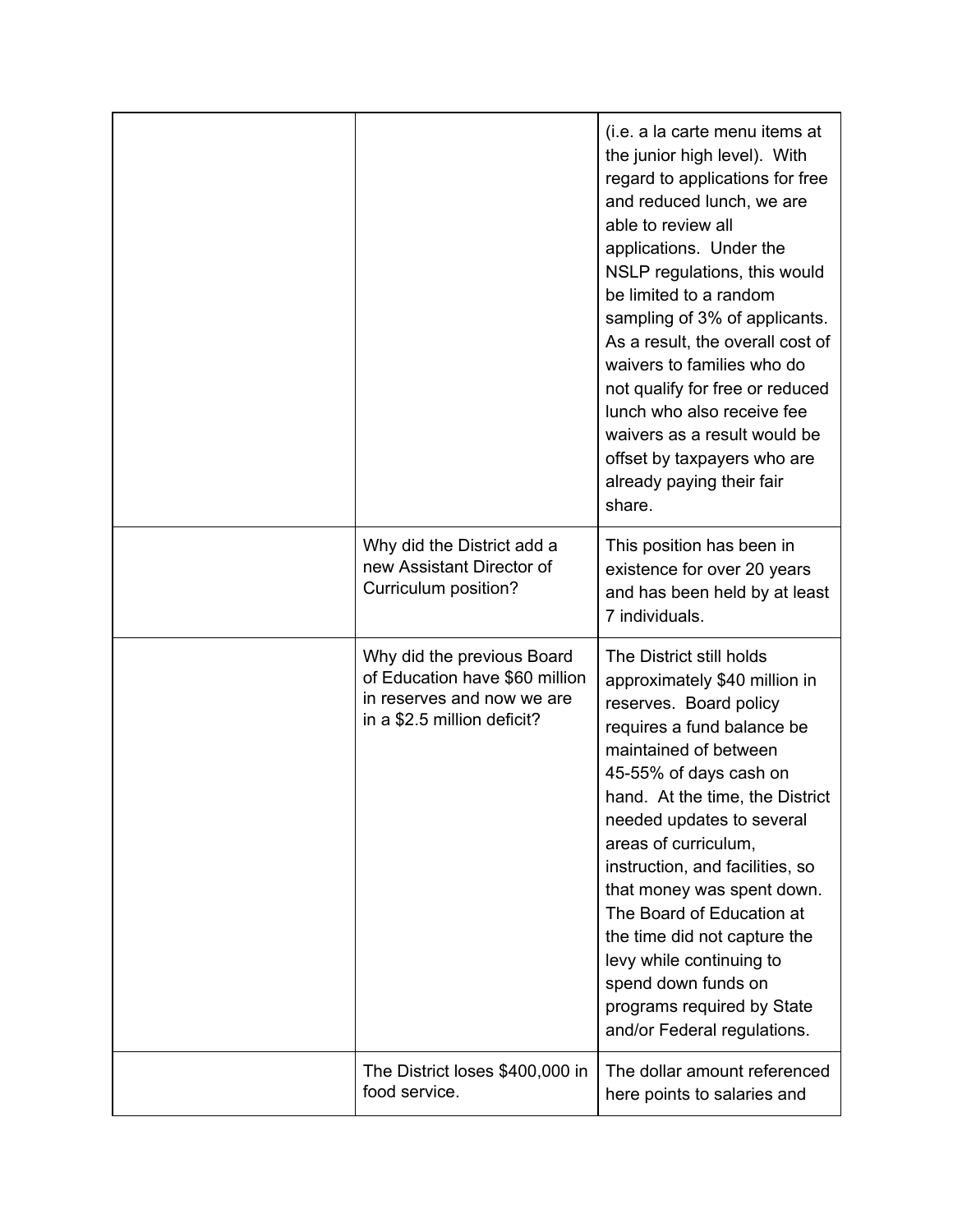|                                                                                             | benefits of the District-hired<br>lunch/playground<br>supervisors. This is not an<br>item that is included in our<br>food service program, and<br>the District actually saw a<br>revenue of roughly \$85,000 in<br>Fiscal Year 2018.                                                                                                                                                                                                                                                                                                                                                                                                                                                                                                                                                                                                                                               |
|---------------------------------------------------------------------------------------------|------------------------------------------------------------------------------------------------------------------------------------------------------------------------------------------------------------------------------------------------------------------------------------------------------------------------------------------------------------------------------------------------------------------------------------------------------------------------------------------------------------------------------------------------------------------------------------------------------------------------------------------------------------------------------------------------------------------------------------------------------------------------------------------------------------------------------------------------------------------------------------|
| Why doesn't the District apply<br>for all of the grants that they<br>could?                 | The District considers a<br>number of different grants<br>throughout the course of the<br>year. Inherently, the District<br>does not qualify for one or<br>more of the following<br>reasons: 1) the District is<br>identified as a Tier IV<br>property tax funded school<br>district, meaning in the eyes<br>of the state, District 135 is<br>more than adequately<br>funded; 2) the District's low<br>socio-economic population is<br>not large enough (under<br>20%); 3) the District, despite<br>its size, is not within the<br>Chicago city limits; and 4)<br>while the District's diversity is<br>changing and growing, its<br>largest minority represented<br>group is only 14% of the<br>student population, well<br>below the standard minimum<br>of 20% on many grants. In<br>addition any grants awarded<br>would not be able to be used<br>to offset operational costs. |
| Over the last 3 years, the<br>District failed to spend over<br>\$900,000. A more aggressive | Currently, 5 out of our 10<br>schools are Title I schools.<br>All 5 Title schools are known<br>as "Targeted Assistance"                                                                                                                                                                                                                                                                                                                                                                                                                                                                                                                                                                                                                                                                                                                                                            |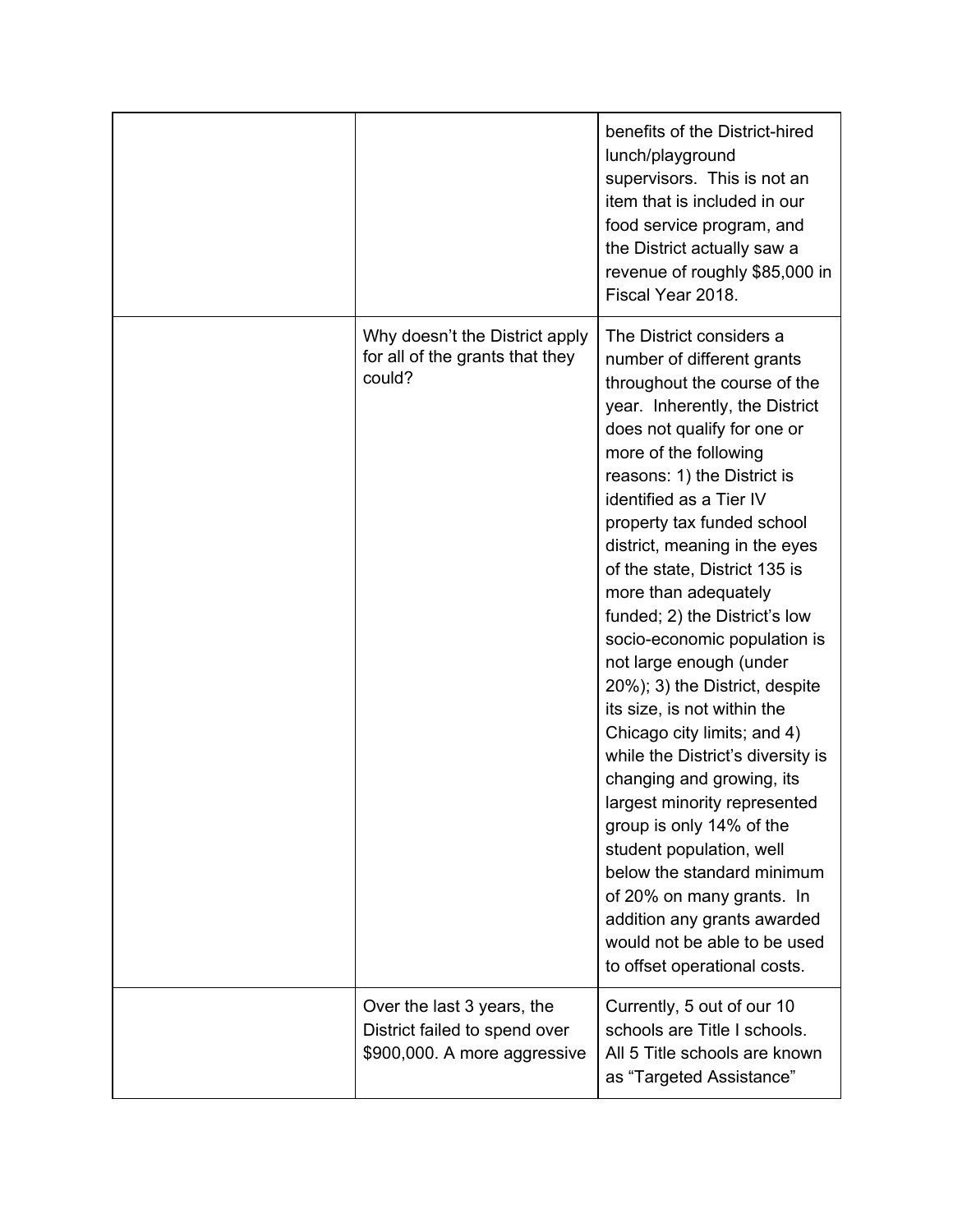|                 | approach should be put in<br>place for spending.                                                   | schools. Within those Title I<br>schools, funds can only be<br>used to supplement, not<br>supplant local funding. This<br>means, Title funds cannot<br>replace local funding and<br>must be used "in addition to"<br>local funds. Within the 5<br>schools that are Title I<br>schools, funds may only be<br>spent on "at-risk" populations<br>and may not be spent on the<br>entire school. In the last two<br>years, the District has<br>collected its carryover<br>amounts and spent<br>approximately 80% of its Title<br>I project allotments. To<br>spend more aggressively in<br>the future, cite-based budgets<br>are being created for Title<br>schools and the Curriculum<br>Office with work with the<br>Principals in each of the Title<br>schools to spend their<br>allotments per school, which<br>are not equal allotments.<br>More information may be<br>viewed by clicking here. |
|-----------------|----------------------------------------------------------------------------------------------------|-------------------------------------------------------------------------------------------------------------------------------------------------------------------------------------------------------------------------------------------------------------------------------------------------------------------------------------------------------------------------------------------------------------------------------------------------------------------------------------------------------------------------------------------------------------------------------------------------------------------------------------------------------------------------------------------------------------------------------------------------------------------------------------------------------------------------------------------------------------------------------------------------|
| <b>Staffing</b> |                                                                                                    |                                                                                                                                                                                                                                                                                                                                                                                                                                                                                                                                                                                                                                                                                                                                                                                                                                                                                                 |
|                 | Why does the District Office<br>have a seemingly overloaded<br>number of staff members<br>$(51)$ ? | In 2017, District Office staff<br>numbers were reduced by<br>attrition, resulting in a cost<br>savings of \$250,000. The<br>Administration and Board are<br>continuously evaluating<br>staffing needs, and make<br>changes when necessary and<br>appropriate. Many of the 51<br>staff members are assigned<br>to the district office as their<br>primary building location to                                                                                                                                                                                                                                                                                                                                                                                                                                                                                                                   |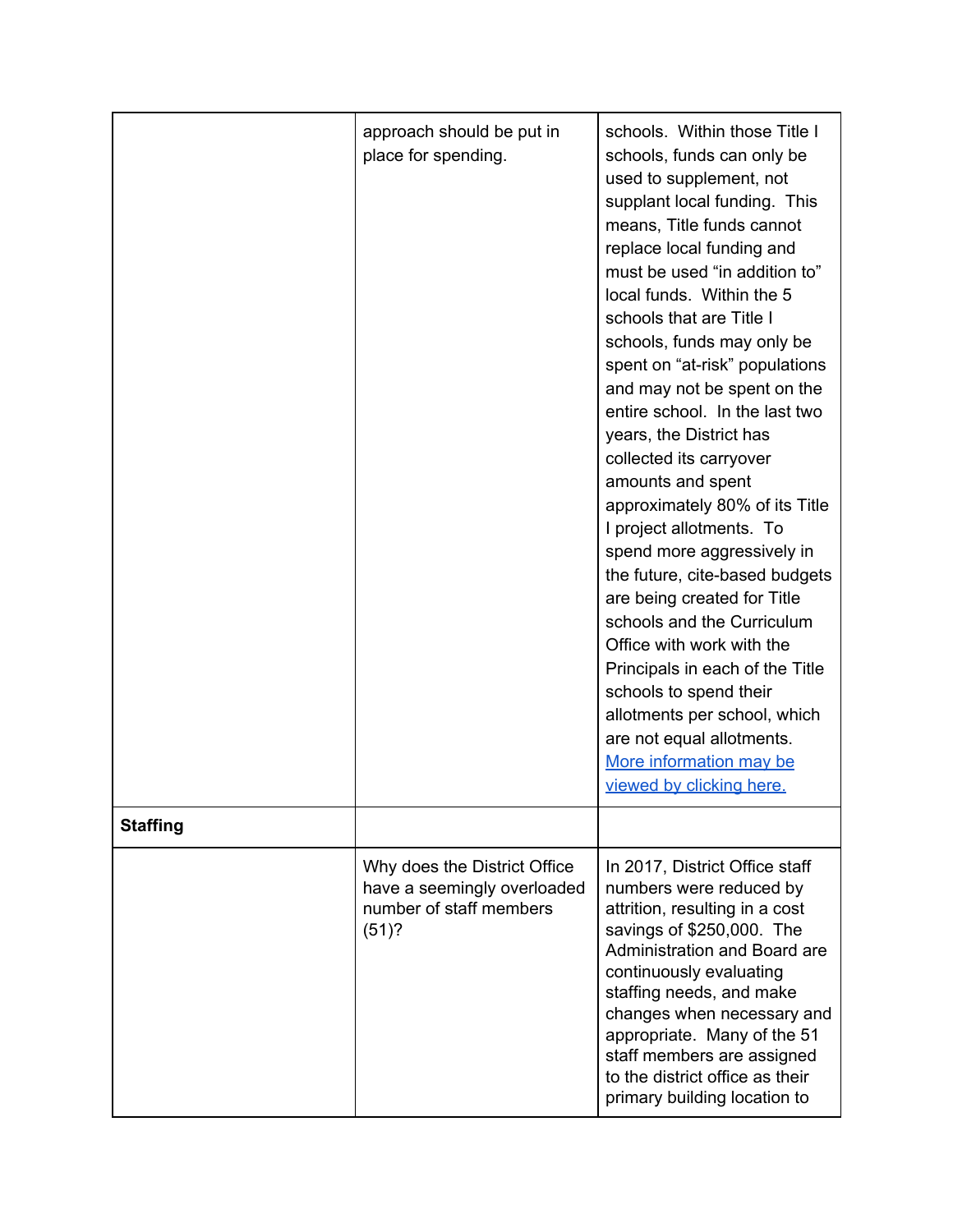|             |                                                                                                           | provide them with a "home"<br>base," as they work<br>throughout the district.<br>Examples of these roles<br>include maintenance staff<br>and instructional coaches.                                                                                                                                                                    |
|-------------|-----------------------------------------------------------------------------------------------------------|----------------------------------------------------------------------------------------------------------------------------------------------------------------------------------------------------------------------------------------------------------------------------------------------------------------------------------------|
|             | The District should maintain<br>10 media specialists.                                                     | The Board of Education voted<br>to rescind the plan that<br>reduced media specialist<br>positions down to 5.0 full-time<br>equivalent positions (FTE).                                                                                                                                                                                 |
|             | The District should go<br>through the traditional hiring<br>process instead of appointing<br>individuals. | The District has hiring<br>practices and guidelines that<br>are used in its process of<br>posting, screening,<br>interviewing, and hiring of<br>candidates.                                                                                                                                                                            |
| Programming |                                                                                                           |                                                                                                                                                                                                                                                                                                                                        |
|             | Cutting enrichment and<br>honors programs creates a<br>lack of motivation for<br>students.                | The Board of Education voted<br>to rescind the plan that<br>eliminated certain honors<br>courses and modified<br>enrichment services. This<br>topic will be explored in an<br>advisory committee to the<br>Board made up of staff,<br>parents, and community<br>members.                                                               |
|             | More students should be<br>accepted into the honors<br>program versus cutting these<br>programs.          | The district has a<br>responsibility to appropriately<br>place students into programs<br>and provide services to<br>students that best meet their<br>academic needs. The district<br>uses multifaceted data review<br>in considering student<br>placement into all special<br>programs including English<br>Language Learning, special |